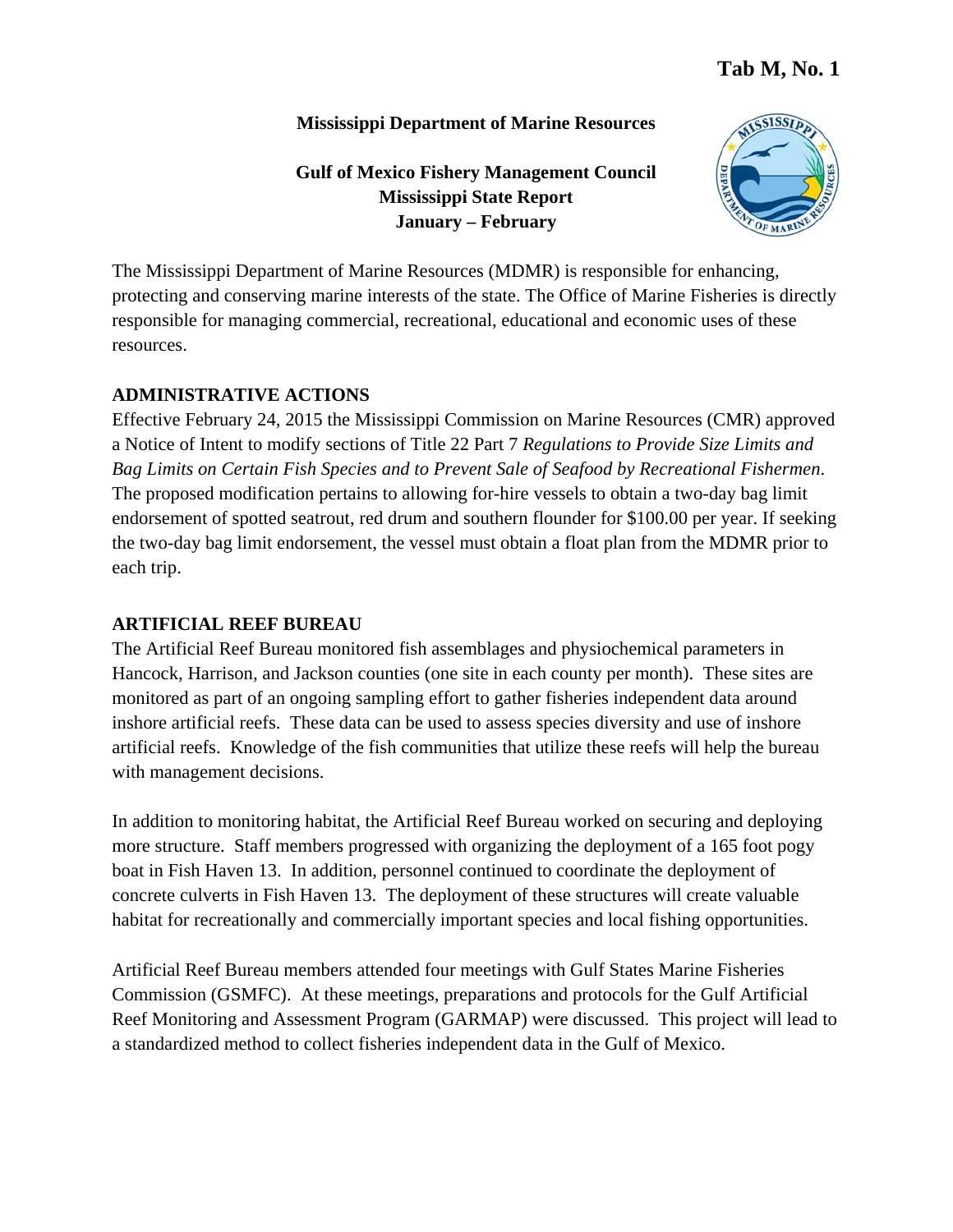The Artificial Reef Bureau also attended several other events and meetings. On January 12<sup>th</sup> and  $13<sup>th</sup>$ , staff participated in and presented at the joint GSMFC & ASMC meeting in Clearwater Beach, FL. On January 26<sup>th</sup> and 27<sup>th</sup>, Artificial Reef Bureau members attended the Gulf Council meeting in Fairhope, AL. These meetings provided personnel the opportunity to learn about updates on artificial habitat and important fisheries species.

#### **FINFISH BUREAU**

The Finfish Bureau continued to oversee the Marine Recreational Information Program (MRIP). All assignments in January and February were completed and surveys obtained were reviewed and processed before being sent to the GSMFC office for processing. In the first two months of 2015, there were a total of 52 ramp surveys and 15 shore surveys in Jackson, Harrison and Hancock Counties. Survey site validations to update the site registry for 2015 and state-wide site effort estimates continued to be refined in an effort to improve the accuracy of the survey. The for-hire vessel frame was evaluated and edited to better reflect our most recent and updated state license file. This will allow MDMR employees to develop a more comprehensive and accurate active vessel frame to more precisely estimate for-hire effort.

A total of 41 otoliths were collected in January and February. Samples were collected from six different species: Atlantic Croaker, Black Drum, Sheepshead, Red Drum, Spotted Seatrout and Striped Mullet. Samples are processed as part of the MDMR biological sampling program. The data collected through this process will aid in management decisions for our state and are submitted to the GSMFC in addition to the FIN Data Management System for use in upcoming stock assessments.

Finfish staff continued to target Red Drum in Mississippi coastal waters as part of an ongoing research-oriented project aimed at filling in age and size information gaps of Red Drum in Mississippi waters. The Red Drum project began in February of 2014 to target fish of size 20-30 inches. Red Drum within this size range have been missing from past and current monitoring projects. The project utilizes four 300 foot gill nets of various mesh sizes (5.5, 6.0, 6.5, and 7.0 inches) at several inshore locations, as well as an 800 foot strike net with four continuous sections of the same size mesh that is employed only during select months in fall and spring. In addition, samples have been collected on a voluntary basis from recreational fishermen. These samples will be used to enhance existing data sets in order to complete a Red Drum stock assessment currently underway.

At the September CMR meeting, the decision was made to require mandatory reporting of Red Snapper harvest and effort information for any future Red Snapper fishing seasons. MDMR has contracted with an information technology consulting organization to develop a mobile application and corresponding website that will allow MDMR to electronically track and record all recreational Red Snapper landings in Mississippi. This application will provide recreational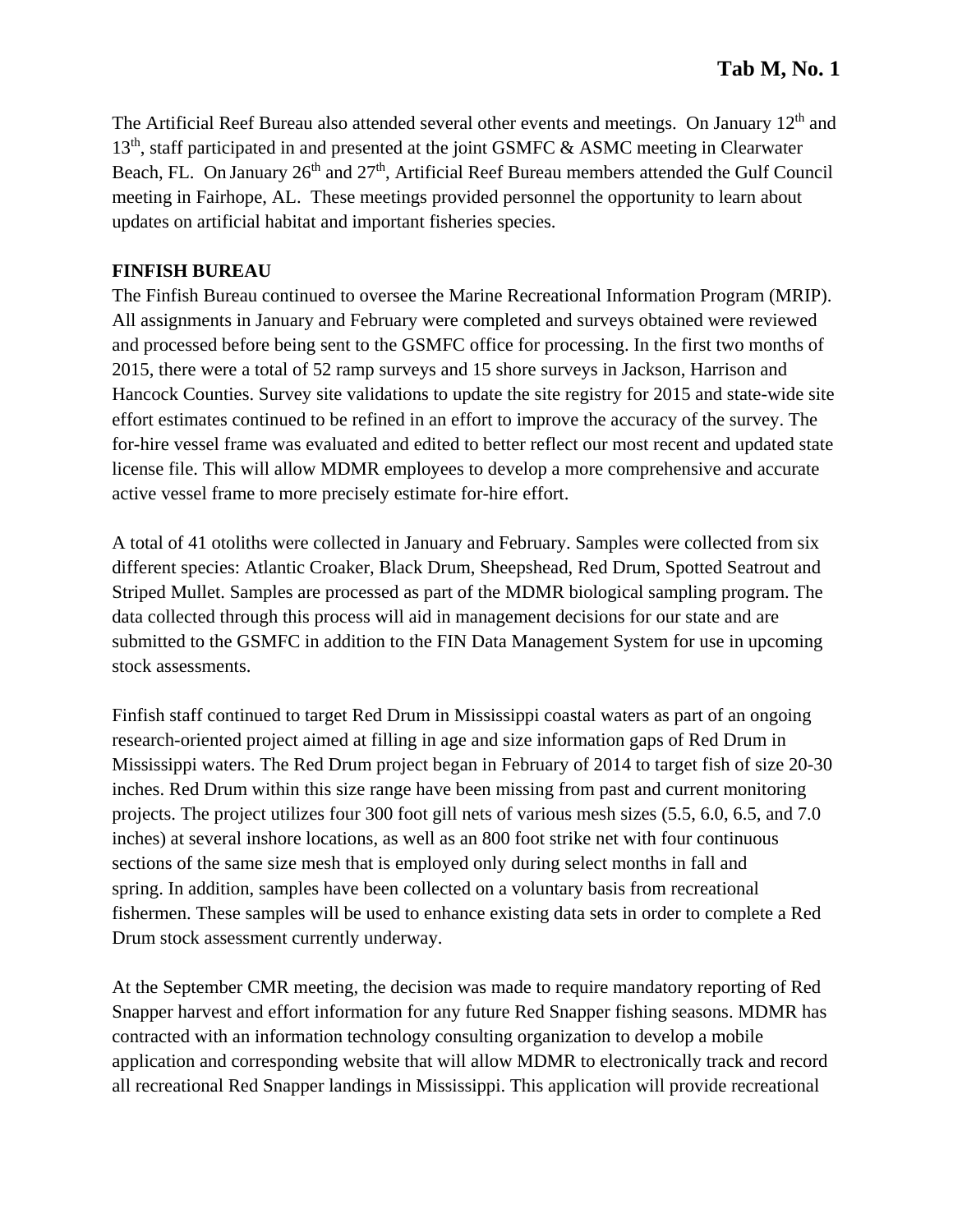anglers with an easily accessible and simple way to report their Red Snapper catch information in addition to supplying the MDMR Office of Marine Fisheries with a large amount of valuable harvest and effort data. Finfish Bureau members attended monthly meetings of local recreational fishing clubs for outreach purposes to inform the public of the mandated reporting and will continue to update local anglers on the progress of the mobile application.

## **SHRIMP AND CRAB BUREAU**

Mississippi Territorial Waters North of the Intracoastal Waterway (ICW) closed to shrimping at 12:00 a.m. on January 1<sup>st</sup>, 2015. Shrimping remains open south of the ICW until April 30<sup>th</sup>, 2015. These seasonal area closures occur annually to protect the incoming season's shrimp crop.

The Shrimp and Crab Bureau continued monthly monitoring of shrimp populations in the Mississippi Sound through trawl sampling at historical stations as well as collection of monthly landings data. Long term fishery independent trawl sampling was also conducted in conjunction with the NOAA Project "Monitoring and Assessment of Mississippi's Interjurisdictional Marine Resources." Cooperation continued with the Gulf Coast Research Laboratory on commercial and recreational Blue Crab Catch per Unit Effort projects.

Bureau personnel also coordinated and administered U.S. Fish and Wildlife Service Sport Fish Restoration Projects, Issued Scientific Collection Permits per Title 22 Part 18, and inspected and licensed Live Bait Catcher Boats per Title 22 Part 6. The Shrimp and Crab Bureau represented the Mississippi Blue Crab Fishery at the Gulf Coast Diamondback Terrapin Working Group and GSMFC TCC Crab Subcommittee Meetings in Lafayette, LA.

## **SEAFOOD TECHNOLOGY BUREAU**

To ensure Federal Drug Administration (FDA) compliance, in January, Seafood Technology Bureau (STB) staff initiated mandatory yearly recertification of all 56 permitted processors. These recertifications as well as initial certifications must meet regulations mandated in the National Shellfish Sanitation Program (NSSP) Guide for the Control of Molluscan Shellfish as well as state statues. In addition to recertifications Seafood Officers issued two new certifications.

In order to provide members of the seafood industry with the most qualified service, staff completed training in CPR, and attended an aquaponic webinar.

Technical assistance was provided in relation to proper labeling of shellfish products, an inoperable marine sanitation device, and time/temperature shellfish shipping regulations. Staff collected several water samples in response to relocation of several shellfish shippers in the newly constructed Pass Christian harbor. Staff assisted the office of Marine Fisheries in hosting the FD242 Sanitary Surveys of Shellfish Growing Areas February 24-26 facilitating training of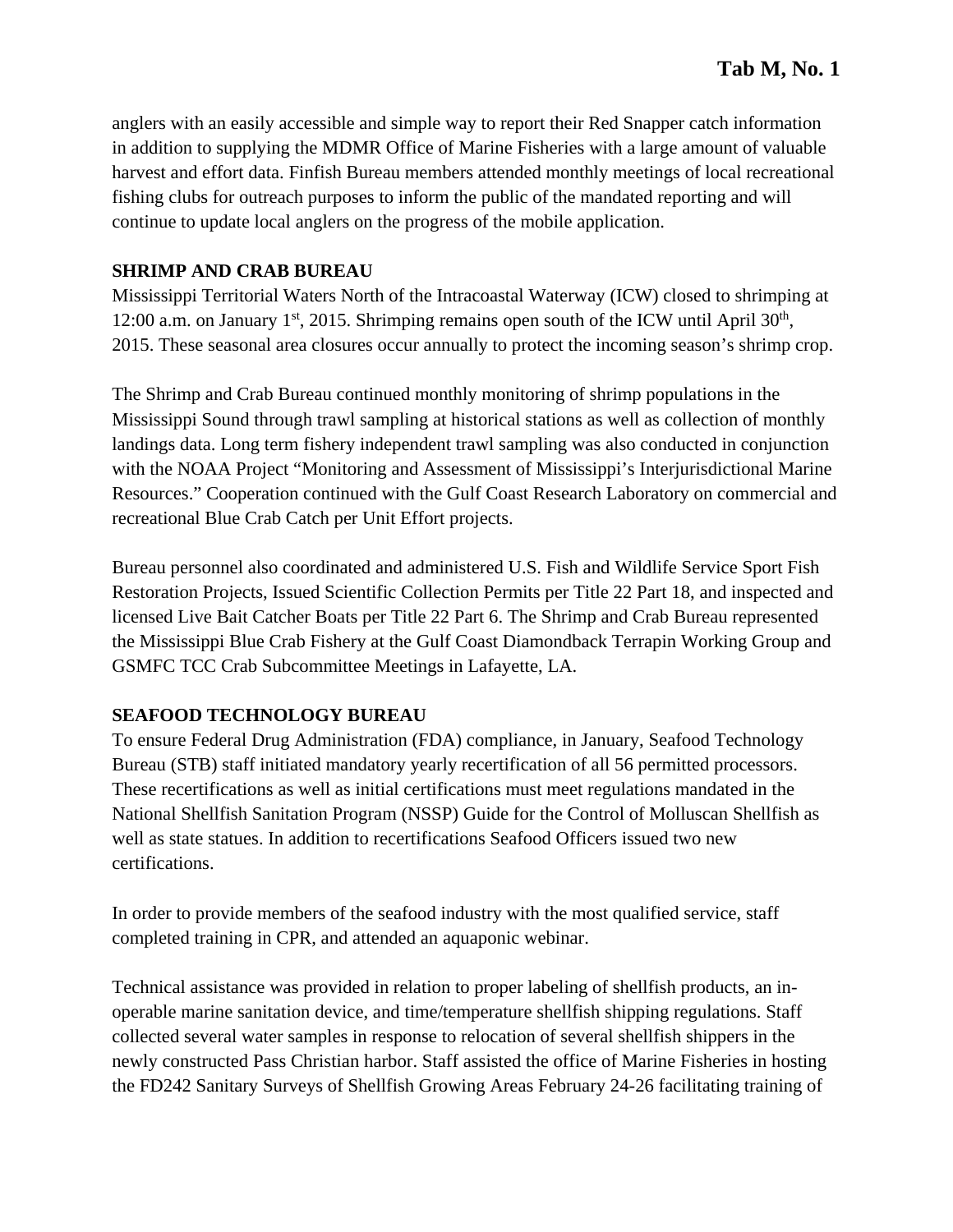new regional and international regulators. The purpose of the course was to introduce methods of shoreline survey, basic concepts of sanitation for shellfish growing and harvest areas, and identifying diseases associated with shellfish.

Staff attended a Food Safety Task force meeting hosted by the Mississippi Department of Health in Jackson, MS. The goal of the meeting was to increase awareness and encourage partnerships among state agencies to ensure public safety.

#### **SHELLFISH BUREAU**

The limited 2014 - 2015 Mississippi Oyster Season opened for the harvest of oysters on November 14, 2014 for tonging and dredging in the western Mississippi sound. During January and February, the oyster season was open for a total of 24 out of the possible 50 days. Many harvesting areas were forced to shut down during this time due to rainfall totals and river stages exceeding management plan criteria and bacteriological water samples exceeding safe shellfish consumption criteria. As of February  $28<sup>th</sup>$ , season totals were: 3,336 harvesting trips and 26,007 sacks harvested from oyster reefs in the western Mississippi Sound.

Shellfish staff continued monthly analysis of oyster beds by performing weekly water samples, quantitative measurements of existing stocks using one-minute oyster dredge tows, and twice monthly phytoplankton tows. A total of 108 bacteriological water samples were collected throughout these two months.

Shellfish Staff conducted oyster sanitation seminars for oyster harvesters where participants learn important information regarding basic handling techniques, hygiene, and regulations regarding safe harvest of oysters from Mississippi's public oyster reefs. A total of 427 oyster harvesters have successfully completed this training session since April, 2014. Harvesters are required to renew this training every two years in order to purchase a Mississippi oyster harvesters license.

The Shellfish Bureau received \$60,829.29 from the Fish America Foundation for successfully completing the Deer Island Oyster Restoration Project. The Bureau also received an additional \$19,487.79 from The Nature Conservancy totaling \$80,317.08 in grant reimbursement funds that were applied to the Shell Retention Fee account.

Shellfish Staff hosted 40 college level volunteers and chaperones from Ohio State University and California Lutheran University who deployed approximately 200 shell bags and 200 buckets of shell on the north side of Deer Island. During their visit, the volunteers also assisted in the clearing of Coastal Preserve's public trails on Deer Island.